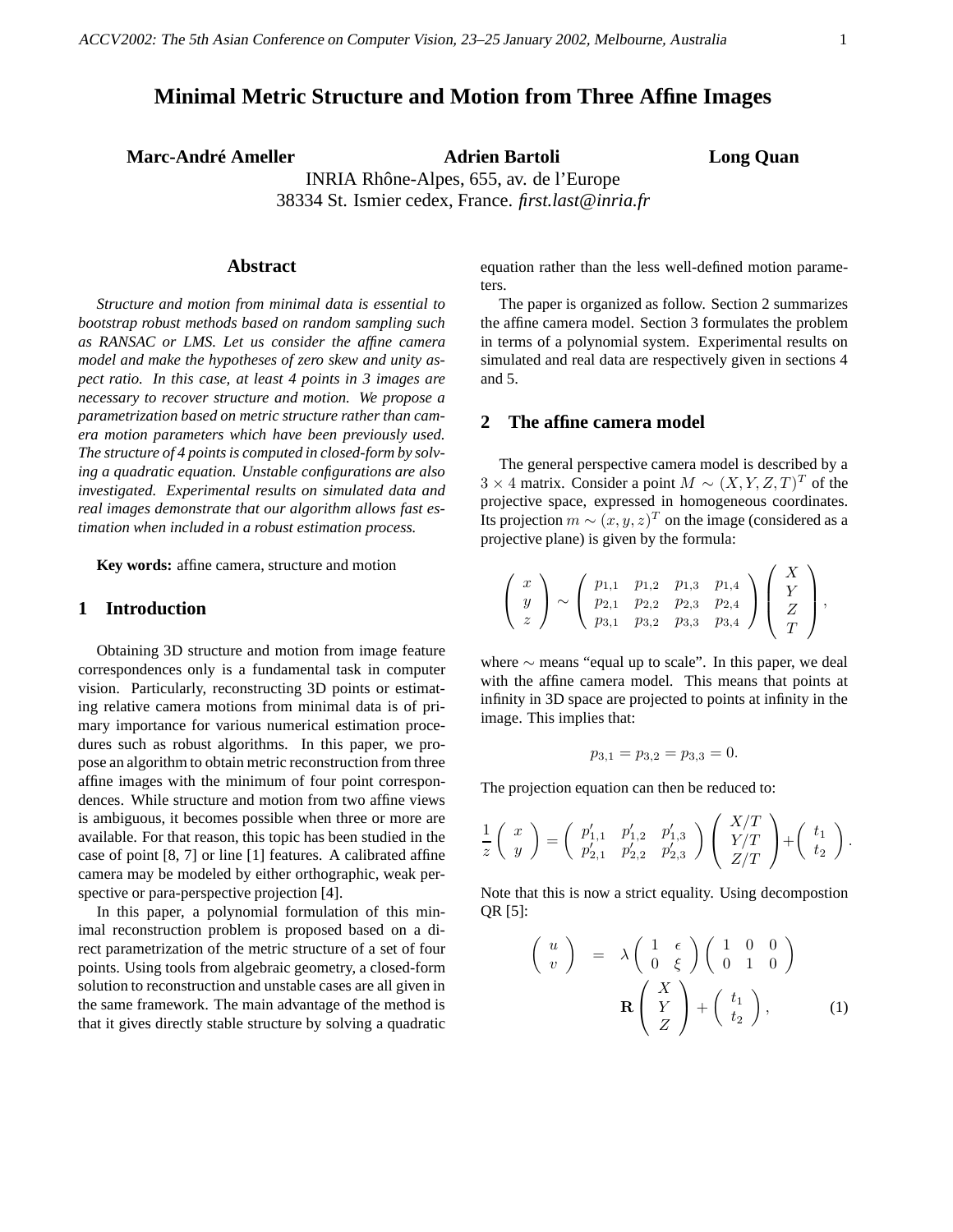where **R** is a rotation,  $\lambda$  is a scale factor,  $\xi$  is the aspect ratio, and  $\epsilon$  is the skew factor. Camera calibration is equivalent to the knowledge of  $\lambda$ ,  $\xi$  and  $\epsilon$ . If  $\epsilon$  and  $\xi$  are known, we can perform a change of image coordinates so that the projection writes:

$$
\left(\begin{array}{c} u \\ v \end{array}\right) = \lambda \left(\begin{array}{c} R_1^T \\ R_2^T \end{array}\right) \left(\begin{array}{c} X \\ Y \\ Z \end{array}\right),\tag{2}
$$

where  $R_1^T$  and  $R_2^T$  are two rows of a  $3 \times 3$  rotation matrix. In practice, we assume  $\epsilon = 0$  and  $\xi = 1$ . These assumptions are valid for most modern cameras.

## **3 Metric reconstruction**

## **3.1 Problem formulation**

Let us consider three affine cameras, each one represented by its projection matrix:

$$
\mathbf{P}_i = \lambda_i \left( \begin{array}{c} {R_1^i}^T \\ {R_2^i}^T \end{array} \right),
$$

where  $i \in \{1, 2, 3\}$ . For each camera i, we can define an arbritrary plane  $P_i$ , which represents its focal plane (the plane where 3D points are orthogonally projected). These planes are defined up to a translation. We expressed the recovered structure and motion in the first camera frame, which implies  $P_1 = (I_2|0_2)$ .

**The minimal configuration.** Let us count the number of degrees of freedom of the problem. The first camera may be fixed arbitrarily, and for each additionnal camera, 6 additionnal d.o.f. corresponding to a 3 d.o.f. rotation and a 2 d.o.f. translation (translation is meaningful only parallel to the image plane), and a 1 d.o.f. scale factor. Next, we consider the number of constraints that might be given by each corresponding points: each point gives 6 constraints and 3 unknowns. The problem with 3 cameras and  $n$  points may have a solution if and only if

$$
3n + 6 \times (3 - 1) \le 6 \times n.
$$

This implies that we need at least 4 points to solve the problem with 3 cameras. This is the minimal configuration.

#### **3.2 Solving the Problem**

**The fundamental equation.** Now, for each point M in space, we denote  $\delta_i(M)$ , the distance between M and  $\mathcal{P}_i$ . Then for each pair  $(M_p, M_q)$  of points in space, and for the i-th camera, using the Pythagore theorem, we have:



**Figure 1. Deriving equation (3)**

 $|\delta_i(M_p) - \delta_i(M_q)|^2 + \lambda_i^2 ||m_p^i - m_q^i||^2 = ||M_p M_q||^2,$ (3)

where  $m_p^i = \mathbf{P}_i M_p$ , and  $m_q^i = \mathbf{P}_i M_q$  (see figure 1). This equation have interesting properties.

For our reconstruction problem, the calibration of the camera is known so that  $P_i$  could be written as in (2). The coordinates of corresponding points in images are known. Only the distances  $\|m_p^i - m_q^i\|$  are known.

**Eliminating scale factors.** It is clear that the problem is defined up to a global scaling factor, i.e. multiplying all distances by any non-zero constant does not change the 3D structure,  $\lambda_1$  can therefore be fixed to unity. Using 4 corresponding points, the affine fundamental matrix can be computed [6] between cameras 1 and i, for each  $i \neq 1$ . The scale factors  $\lambda_i$  can also be computed from the affine fundamental matrices as given in [6].

**Reduction of the fundamental equation.** For simplicity, we introduce the following notations :

$$
\alpha_{i,p,q} = \lambda_i^2 ||m_p^i - m_q^i||^2
$$
  
\n
$$
\begin{array}{rcl}\nX_p &=& \delta_1(M_p) \\
Y_p &=& \delta_2(M_p) \\
Z_p &=& \delta_3(M_p).\n\end{array}
$$

Equation (3) is then rewritten as:

$$
(X_p - X_q)^2 + \alpha_{1,p,q} = ||M_p M_q||^2
$$
  
\n
$$
(Y_p - Y_q)^2 + \alpha_{2,p,q} = ||M_p M_q||^2
$$
  
\n
$$
(Z_p - Z_q)^2 + \alpha_{3,p,q} = ||M_p M_q||^2.
$$

Writing the above equations for cameras i and j,  $(i \neq j)$ , and substracting them, we obtain:

$$
(X_p - X_q)^2 + \alpha_{1,p,q} = (Y_p - Y_q)^2 + \alpha_{2,p,q}
$$
  

$$
(X_p - X_q)^2 + \alpha_{1,p,q} = (Z_p - Z_q)^2 + \alpha_{3,p,q}.
$$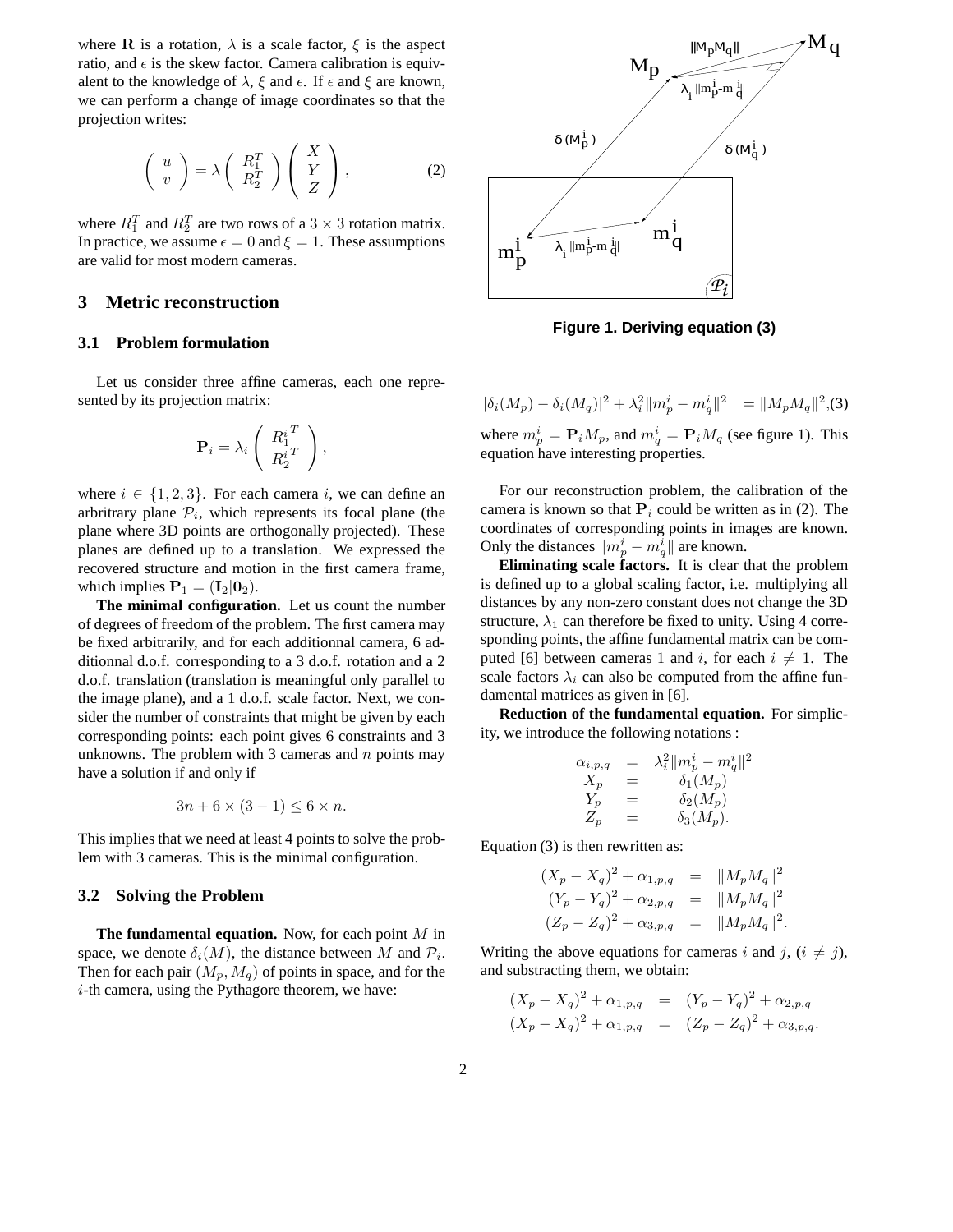Remembering that  $X_p$ ,  $Y_p$ ,  $Z_p$  are defined up to the choice of an arbitrary plane  $P_i$ , then up to a translation, we can set  $X_0 = Y_0 = Z_0 = 0.$ 

Consider a system given by 4 points in 3 images, it is described by the following polynomials:

$$
P_{1,2} = X_1^2 - Y_1^2 + k_{1,2}
$$
  
\n
$$
P_{1,3} = X_2^2 - Y_2^2 + k_{1,3}
$$
  
\n
$$
P_{1,4} = X_3^2 - Y_3^2 + k_{1,4}
$$
  
\n
$$
P_{2,3} = (X_1 - X_2)^2 - (Y_1 - Y_2)^2 + k_{2,3}
$$
  
\n
$$
P_{2,4} = (X_1 - X_3)^2 - (Y_1 - Y_3)^2 + k_{2,4}
$$
  
\n
$$
P_{3,4} = (X_2 - X_3)^2 - (Y_2 - Y_3)^2 + k_{3,4}
$$
  
\n
$$
Q_{1,2} = X_1^2 - Z_1^2 + l_{1,2}
$$
  
\n
$$
Q_{1,3} = X_2^2 - Z_2^2 + l_{1,3}
$$
  
\n
$$
Q_{1,4} = X_3^2 - Z_3^2 + l_{1,4}
$$
  
\n
$$
Q_{2,3} = (X_1 - X_2)^2 - (Z_1 - Z_2)^2 + l_{2,3}
$$
  
\n
$$
Q_{2,4} = (X_1 - X_3)^2 - (Z_1 - Z_3)^2 + l_{2,4}
$$
  
\n
$$
Q_{3,4} = (X_2 - X_3)^2 - (Z_2 - Z_3)^2 + l_{3,4}, \quad (4)
$$

where:

$$
k_{i,j} = \alpha_{1,i-1,j-1} - \alpha_{2,i-1,j-1},
$$
  
\n
$$
l_{i,j} = \alpha_{1,i-1,j-1} - \alpha_{3,i-1,j-1}.
$$

The goal is to compute  $X_i, Y_j$  and  $Z_k$  from  $k_{i,j}$  and  $l_{i,j}$ . We first look at unstable cases for which small errors on the input data may give unreasonably large errors on the solution. We finally give a complete algorithm for structure and motion recovery.

#### **3.3 Instability Conditions**

To study the unstable cases, we introduce a new polynomial system obtained with pertubated measurement coefficients  $k_{i,j}$  and  $l_{i,j}$ :

$$
k_{i,j}^{meas} = k_{i,j} + \delta k_{i,j}
$$
  

$$
l_{i,j}^{meas} = l_{i,j} + \delta l_{i,j}.
$$

Let the new solution corresponding to these pertubated measurements be:

$$
X_i^{meas} = X_i + \delta X_i
$$
  
\n
$$
Y_i^{meas} = Y_i + \delta Y_i
$$
  
\n
$$
Z_i^{meas} = Z_i + \delta Z_i.
$$

Assume  $X_i$ ,  $Y_i$ ,  $Z_i$  are the true solution of the original system, after a few algebraic manipulations, the pertubated system can be reduced in matrix form to:

$$
\delta \mathbf{K} = \mathbf{N} \delta \mathbf{X} + \varepsilon
$$

where

$$
\delta \mathbf{K} = \begin{pmatrix} \delta k_{1,2} \\ \delta k_{1,3} \\ \delta k_{2,3} \\ \delta l_{1,2} \\ \delta l_{1,3} \\ \delta l_{2,3} \end{pmatrix} \quad \text{and} \quad \delta \mathbf{X} = \begin{pmatrix} \delta X_1 \\ \delta X_2 \\ \delta Y_1 \\ \delta Y_2 \\ \delta Z_1 \\ \delta Z_2 \end{pmatrix}.
$$

The matrix N has entries linear in  $X_i$ ,  $Y_j$ ,  $Z_k$  and  $\varepsilon$  is a vector whose coefficients are linear in  $\delta k_{i,j}$  and  $\delta l_{i,j}$ . Unstable cases occur when  $N$  is singular, i.e. the determinant of N vanishes. In this case, small changes in  $\delta$ K induce large variations in  $\delta X$ . After expansion and factorisation, we obtain:

$$
\det(\mathbf{N}) = 64(Z_2Y_1 - Y_2Z_1)(Z_2X_1 - X_2Z_1)(Y_2X_1 - Y_1X_2).
$$

The unstable configurations may then be geometrically interpreted as the following two cases:

- the three camera planes are linearly dependent (i.e. the three projection planes in space do not intersect in a common point);
- all planes formed by any three space points intersect any image plane in a line parallel to the intersection lines of the camera planes.

This can be easily proved by assuming that  $i_k$  is a unit vector otrthogonal to the plane  $\mathcal{P}_k$  with  $k \in \{1, 2, 3\}.$ 

We first examine the case where the three vectors  $\mathbf{i}_k$  are linearly dependent. This is equivalent to the case of two images. The third image can be deduced from the two first ones.

The second case is when the three vectors  $\mathbf{i}_k$  are linearly independent. As the vectors  $\{i_1, i_2, i_3\}$  can be defined as an orthogonal basis, it is clear that points  $M_0$ ,  $M_1$ ,  $M_2$  have  $(0, 0, 0), (X_1, Y_1, Z_1), (X_2, Y_2, Z_2)$  as coordinates in this basis. The instability condition  $det(M) = 0$  is then equivalent to the fact that there exists  $k \in \{1, \ldots, 3\}$  such that the projection of  $M_0M_1$  and  $M_0M_2$  on  $\mathcal{P}_k$  are collinear.

#### **3.4 Structure and Motion Algorithm**

The complete Structure and motion algorithm can now be described as follows. The key idea is to use polynomial resultants [2] to reduce the system to an univariate polynomial:

1. **Computation of the coefficients.** Compute the scale factors with the affine fundamental matrices [6]. Obtain the coefficients  $k_{i,j}$  and  $l_{i,j}$ .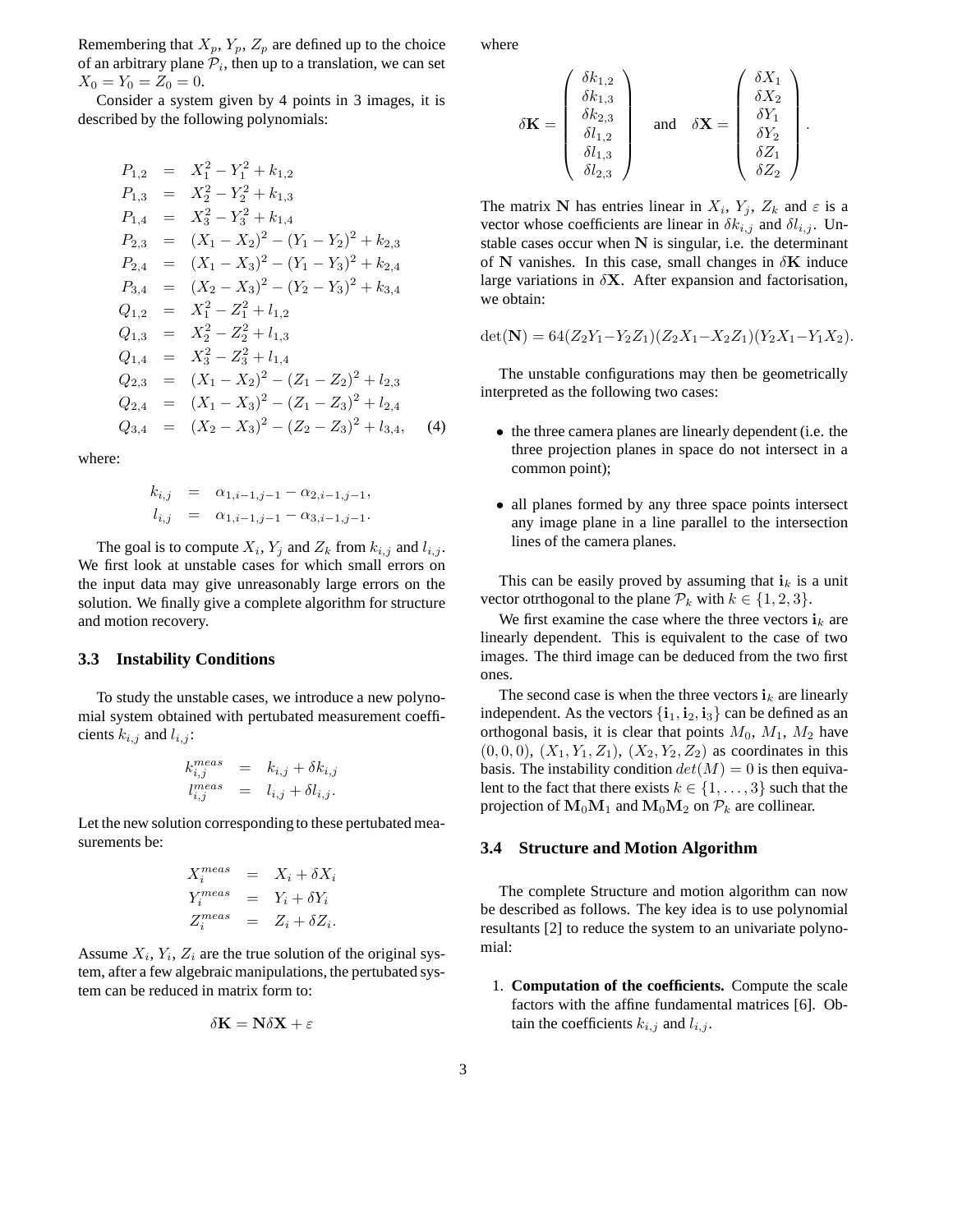2. **Elimination of the unknowns.** Compute symbolically the resultant  $R_1$  of  $P_{1,2}$  and  $P_{2,3}$  in  $Y_1$ . Compute symbolically the resultant  $R_2$  of  $R_1$  and  $P_{1,3}$  in  $Y_2$ . Set  $R_{1,2} = \sqrt{R_2} (R_2$  is a squared polynomial). Compute formally the resultant  $S_1$  of  $Q_{1,2}$  and  $Q_{2,3}$  in  $Z_1$ . Compute formally the resultant  $S_2$  of  $S_1$  and  $Q_{1,3}$ in  $Z_2$ . Set  $S_{1,2} = \sqrt{S_2}$  ( $S_2$  is a squared polynomial). Compute formally the resultant T of  $R_{1,2}$  and  $S_{1,2}$  in  $X_2$ .

Finally, we obtain the polynomial  $T$  which is an univariate polynomial of degree 2 in  $X_1^2$ .  $T = 0$  can be easily solved in closed-form.

The algorithm gives directly the 3D coordinates of points in space, the projection matrices can then be computed from them.

## **4 Experimental results**

#### **4.1 Maximum Likelihood Estimation**

The method described in this paper is minimal, in other words, there is no cost function and the results obtained are exact, depending only on input data. However, our algorithm involved solving a polynomial of degree 2 as well as a set of linear equations, which might induce numerical instabilities. For that purpose, we devise the Maximum Likelihood Estimator (MLE), for further refining the previously computed solution. In more detail, it consists in minimizing the Root Mean Squares of the reprojection residuals using an adequat parameterization of camera matrices and scene points. Let us denote the set of parameters as  $\Theta$ . This set contains 12 motion parameters which are two rotations and translations and  $3n$  structure parameters, where n is the number of points considered. Camera matrices are formed according to equations (1). The MLE is then given by  $argmin_{\Theta} \mathcal{C}(\Theta)$  where the cost function is defined as:

$$
\mathcal{C}(\Theta) = \sum_{i=1}^{i=3} \sum_{j=1}^{j=n} d^2(m^i_j,\hat{m}^i_j),
$$

where  $d^2(.,.)$  denotes the squared Metric distance in the image,  $m_j^i$  denotes points measured in the images and  $\hat{m}_j^i$  denotes the reprojected points. The optimization is conducted using the Levenberg-Marquardt method [3].

We insist on the fact that, theoretically, both results should be the same. Comparing the solution provided by our algorithm and the Maximum Likelihood Estimator will only tells us about the numerical stability of the algorithm. The MLE is equivalent to bundle adjustment.



**Figure 2. The median of the errors with different noise levels on simulated data.**

#### **4.2 Simulated data**

**Minimal data.** The simulation protocol is set up as follows. We choose at random 3 affine cameras, and four 3D points. We then compute the projections, and add noise on them. With the projections we can compute the 3D structure, which can be compared to the original points in space. This gives us one possible evaluation of reconstruction errors. This experiment is repeated 100 times with different noise levels from 0 to 10 pixels. Figure 2 shows the results. We can observe that the error is approximately linear in the added noise level.

**RANSAC Estimation.** We now take 157 3D points from a calibration object (Figure 4). We project them with computed projections, and then add some noise on the obtained images. Then, we compute a solution with RANSAC. First, we compare the results of the method with those obtained after a bundle adjustement on the motion computation. The bundle adjustment is made with the data computed by the method. Next, we do the same but the bundle adjustement is on structure and motion instead of only motion. The results illustrated in Figure 3 show that the obtained results are almost as good as the optimal solutions from bundle adjustements.

#### **4.3 Real images**

**Target images.** We carried out recontruction experiments from images of a target. With an appropriate software, we match points (there are no outliers in those images). The structure of the target gives us the affine calibration of the camera (We have seen that between the three images the calibration changes of less than 0.5%). The target is an object composed of three planes, two pairs of them forming a right angle (figure 4). At first we have seen that the average reprojection error is less than 0.5 pixel.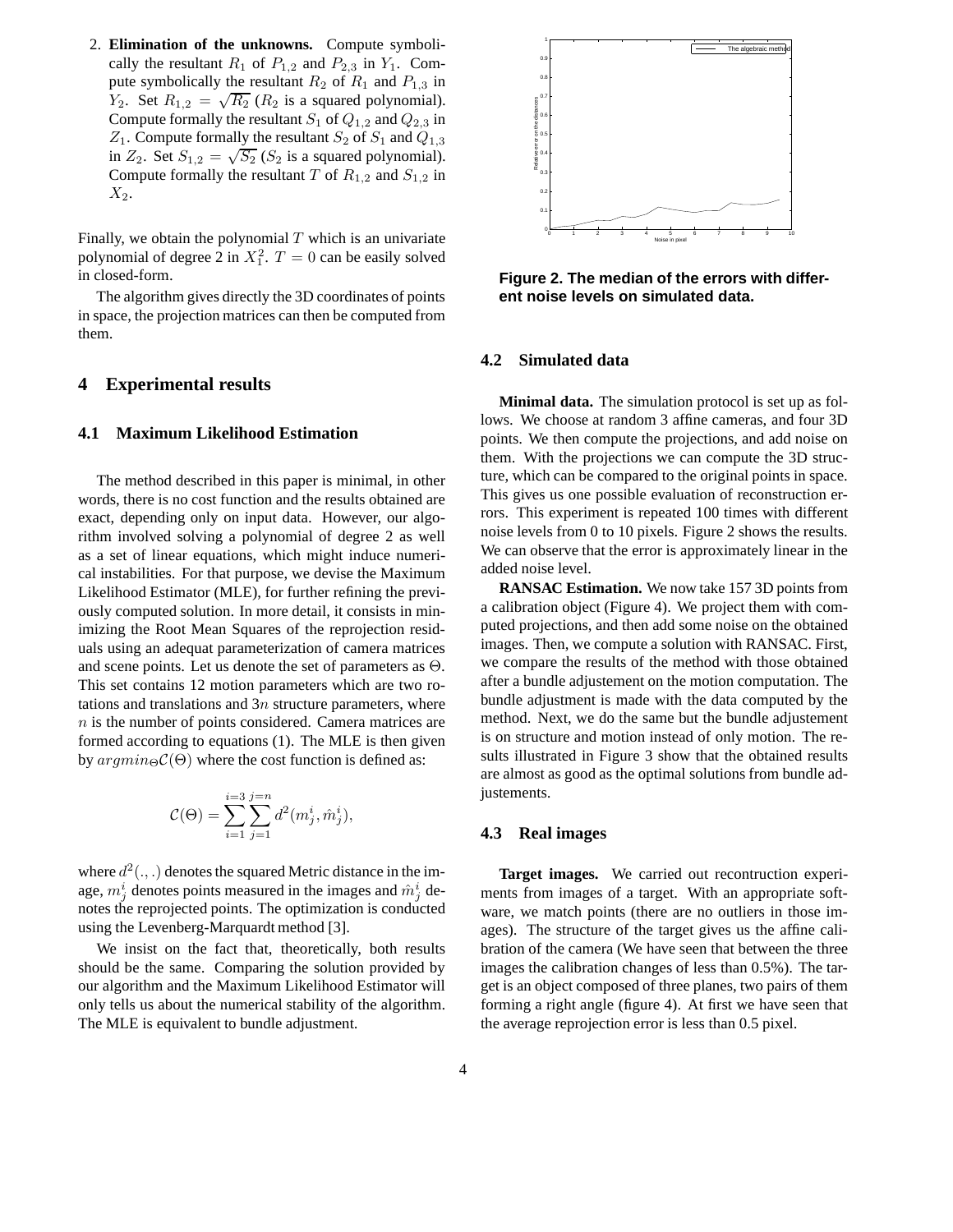

**Figure 3. The two first graphs give a comparison between the new method followed by a bundle adjustement on motion parameters. The two next graphs give a comparison between the new method followed by a bundle adjustement on motion and structure. Note that the two first curves are undistinguishables.**



**Figure 4. Three images of the target.**



**Figure 5. The two right angles of the reconstructed target.**

In fact, because the reconstruction is Metric we expect to see the right angles between the planes in the reconstruction. Figure 5 shows the two top views of these angles.

**House images.** We have tested the algorithm on the house image sequence. We took three images of a house, detect points of interest with the Harris detector, match them with cross-correlation between adjacent images and triplet registration, see figure 6. We can see that there is a lot of bad matches. We first detect the outliers with a RANSAC method, so as to eliminate them. Next, we compute a model

**Figure 7. The house with matched points.**

that minimizes the reprojection error over 100 trials. For the model, see figure 7.

## **5 Conclusion**

We have presented a method for Metric reconstruction from calibrated affine cameras. The method works with minimal data, i.e. 4 points in 3 images. The stucture of 4 points in space is computed in closed-form rather than the motion parameters used by other researchers. We also studied the instability of minimal reconstruction. Experimental results show that the method is stable. Another important point is that the method is fast as it needs only to solve a polynomial of degree 2. As a comparison, bundle